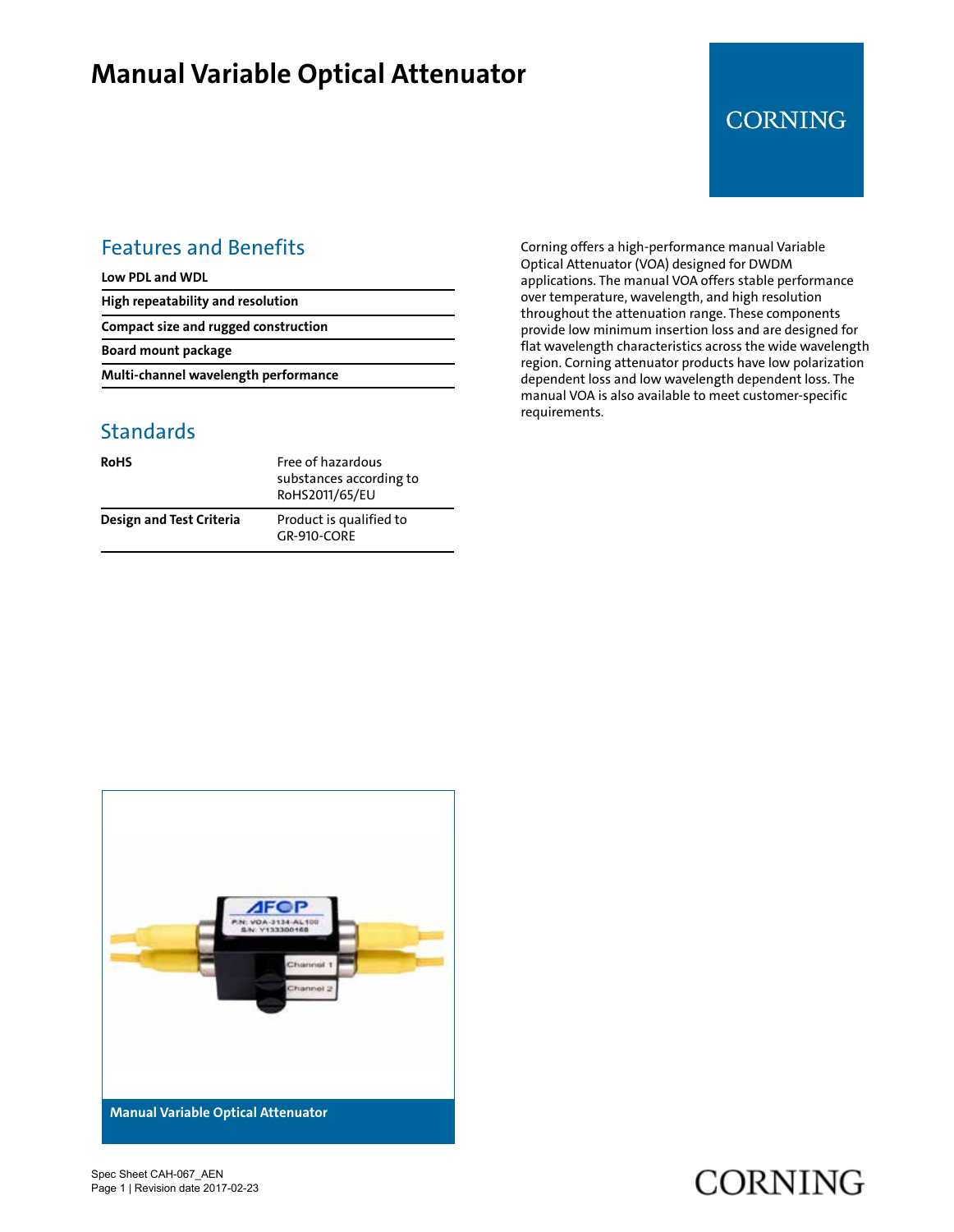## **Manual Variable Optical Attenuator**

## CORNING

### Specifications

| <b>Parameters</b>                              | <b>Minimum</b>  | <b>Typical</b> | <b>Maximum</b>    |  |
|------------------------------------------------|-----------------|----------------|-------------------|--|
| Wavelength Range                               | 1290 nm         |                | 1610 nm           |  |
| Insertion Loss*                                |                 |                | 1.0 dB            |  |
| <b>Attenuation Resolution</b>                  |                 |                | 0.1 dB            |  |
| Wavelength Dependent Loss<br>(1290-1570 nm)    |                 |                | 0.3 dB            |  |
| Wavelength Dependent Loss<br>(1520-1610 nm)    |                 |                | 0.4 dB            |  |
| <b>Return Loss</b>                             | 40cB            | 45dB           |                   |  |
| <b>PDL</b>                                     |                 |                | $0.15$ db         |  |
| <b>PMD</b>                                     |                 |                | 0.1 <sub>ps</sub> |  |
| <b>Optical Power</b>                           |                 |                | 300 mW            |  |
| <b>Operating Temperature Range</b>             | $-5^{\circ}$ C  |                | $+65^{\circ}$ C   |  |
| Storage Temperature Range                      | $-40^{\circ}$ C |                | $+85^{\circ}$ C   |  |
| * Specifications do not include connector loss |                 |                |                   |  |

| <b>Shipping Package</b>          |                                                              |               |
|----------------------------------|--------------------------------------------------------------|---------------|
| Packaging Dimensions (L x H x W) | Fiber Type                                                   | Fiber Length  |
| 15.9 mm x 16 mm x 26 mm          | 250 µm bare fiber, 900 µm buffered fiber,<br>2 or 3 mm cable | $1 \text{ m}$ |